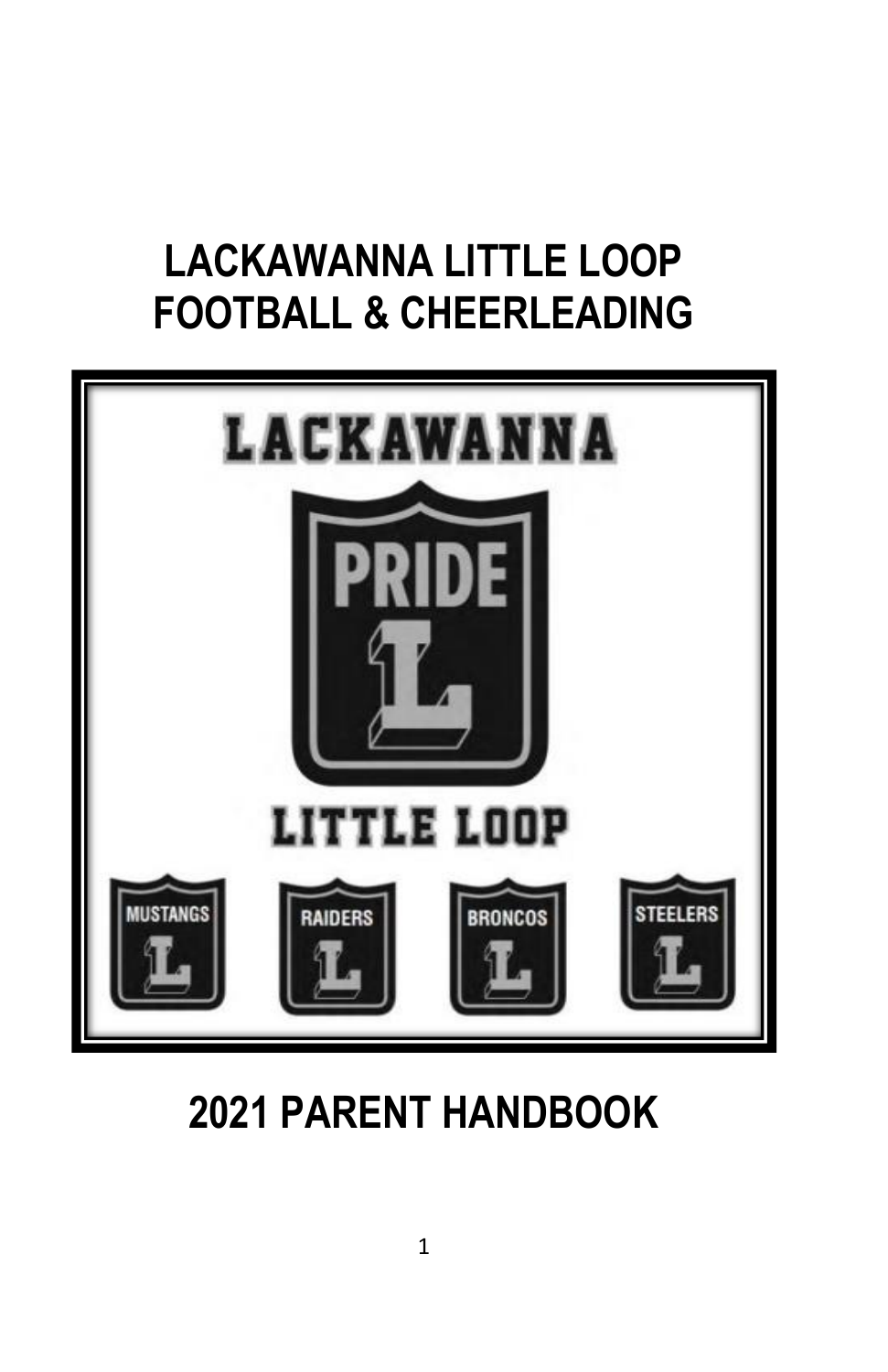# **INDEX**

|       | <b>Mission statement</b>       | 3              |
|-------|--------------------------------|----------------|
| Ш.    | Code of Conduct                | $4 - 5$        |
| Ш.    | <b>Board of Directors</b>      | 6              |
| IV.   | Coaches                        | $\overline{7}$ |
| V.    | Our Field & Parking            | 8              |
| VI.   | Communication                  | 9              |
| VII.  | <b>Registration &amp; Fees</b> | 10             |
| VIII. | Requirements                   | 11             |
| IX.   | Fundraising                    | 12             |
| Χ.    | Volunteering                   | 13             |
| XI.   | Uniforms & Equipment           | 14-15          |
| XII.  | <b>Practice Info</b>           | 16             |
| XIII. | Game Info                      | 17             |
| XIV.  | End of Year                    | 18             |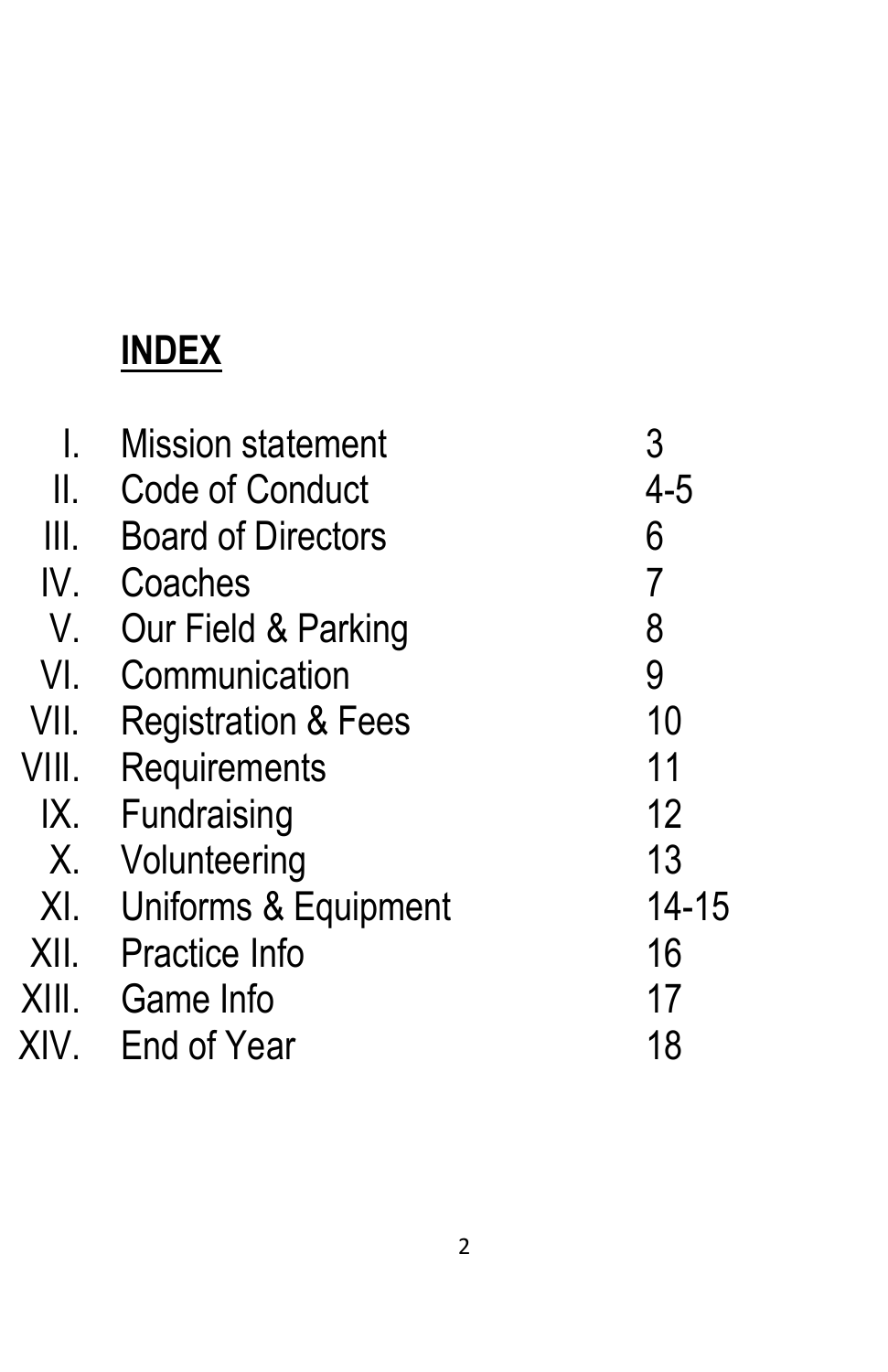# **Mission Statement**

Lackawanna Little Loop Football & Cheerleading was built on the principles of respect, integrity, inclusion and pride. We strive to inspire our youth to practice the ideals of good sportsmanship, scholarship, citizenship, and physical fitness. We seek to familiarize all our participants with the fundamentals of football and cheerleading and afford them the opportunity to play the game in a safe, supervised, and fun environment free of any adult ambition. We wish to teach them to play not for personal glory or gain but for the love of the game and one another.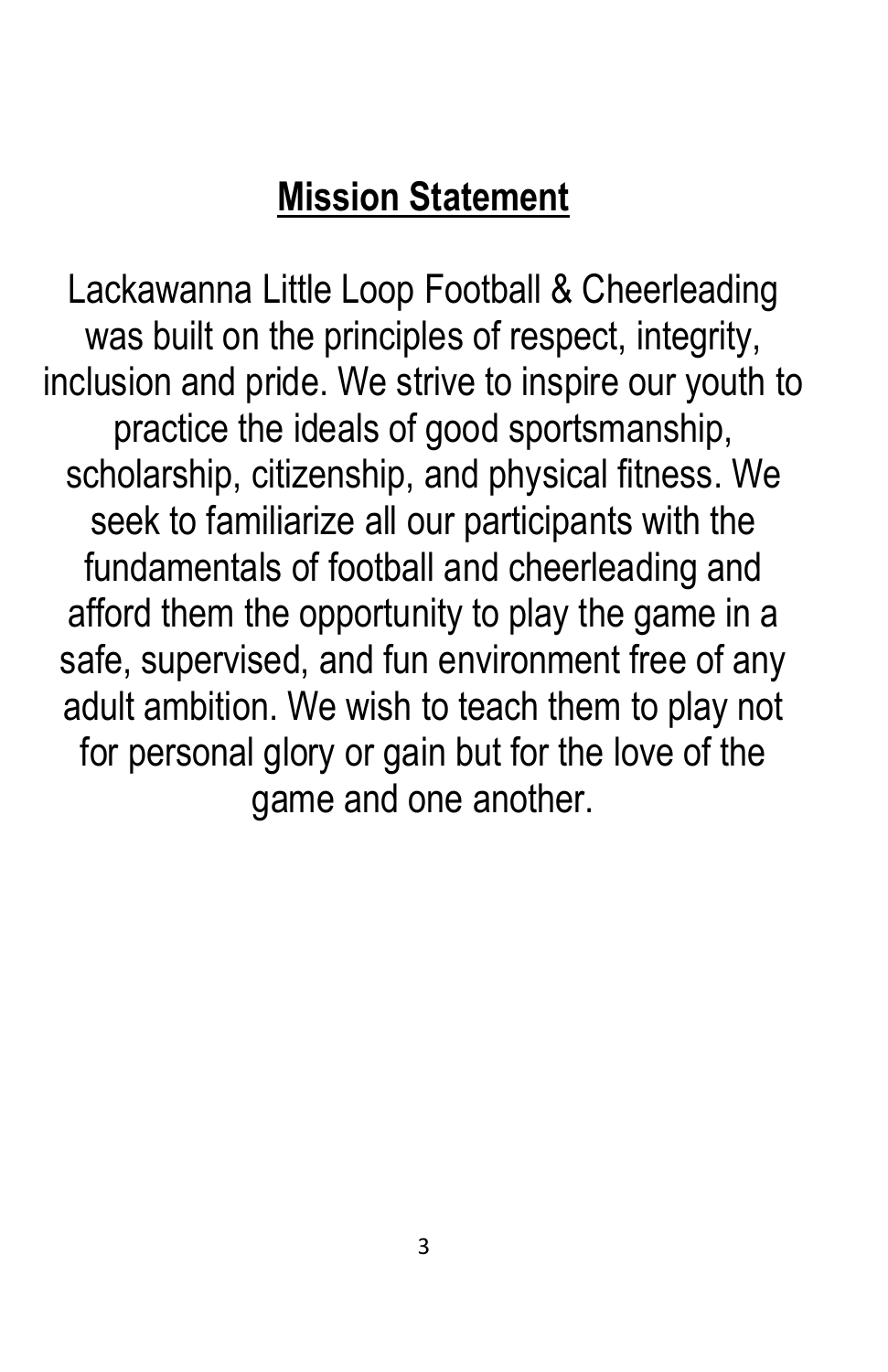# **LACKAWANNA LITTLE LOOP PARENT CODE OF CONDUCT**

- 1. I will inform the organization and coach of any physical or intellectual disability that may affect the safety of my child, the safety of others, or my child's ability to participate.
- 2. I will not force my child to participate in sports. I will encourage my child to do his/her best and strive to learn and to work hard rather than emphasizing winning.
- 3. I will remember that youth sports are intended to be fun. I will never ridicule, discipline, or berate my child for making a mistake or losing a game/event/contest.
- 4. I will be a positive role model for my child and the children around me. I will encourage sportsmanship, respect, courtesy, and responsibility. I will lead by example.
- 5. I will treat my child, his/her teammates & opponents, all coaches, all parents, and all officials with respect and dignity.
- 6. I will demand that my child treat other players, coaches, spectators, officials, and volunteers with respect regardless of race, religion, gender, orientation, or ability.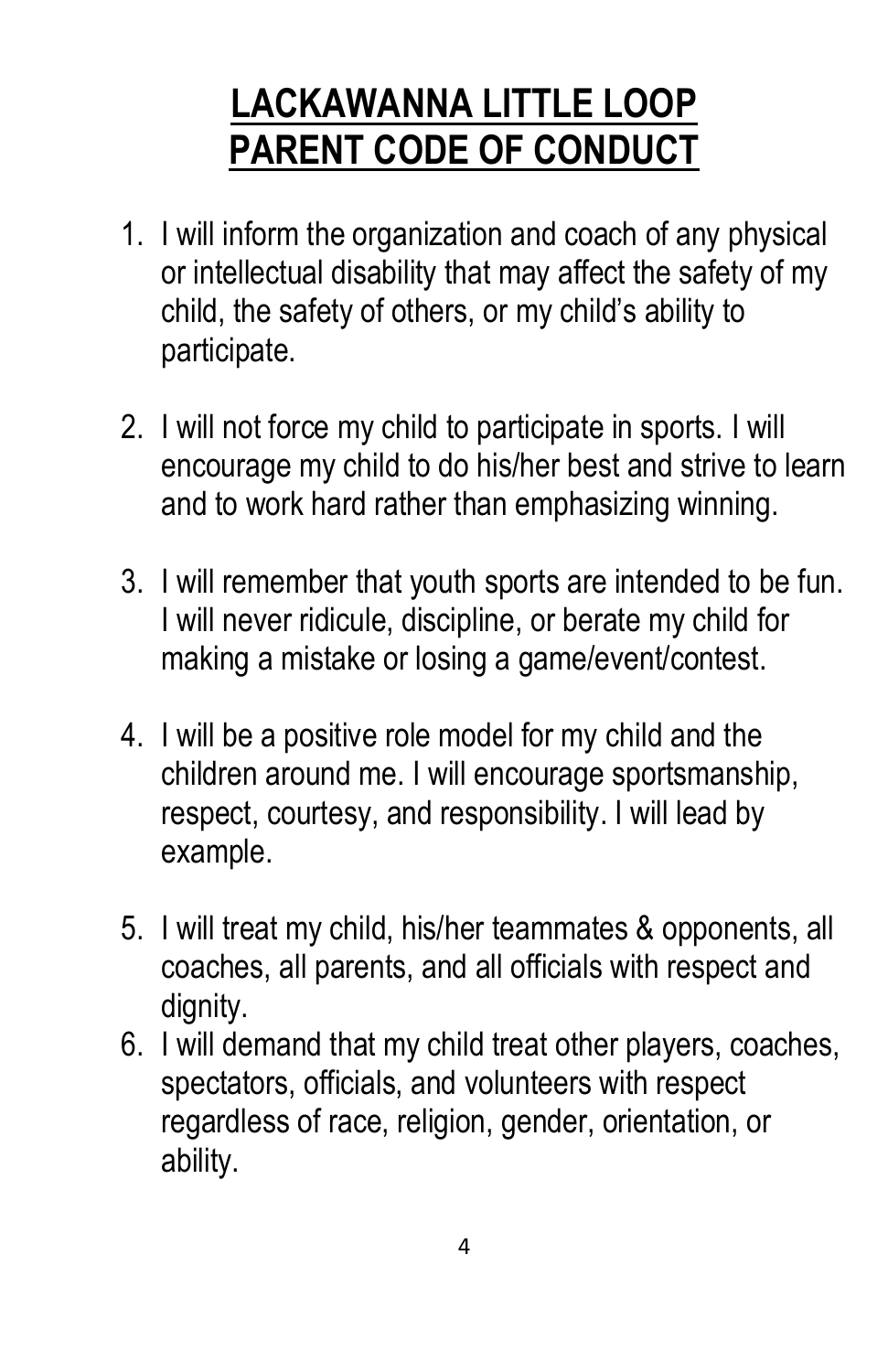- 7. I will not engage in any unsportsmanlike behavior, including but not limited to booing, taunting, use of profanity, etc. I will respect coaches and officials during the game and will not question or confront anyone during a game. I will take the time to speak to coaches at an appropriate place and agreed upon time.
- 8. I will refrain from "coaching" my child or any other participants during practices or games unless I am an official coach.
- 9. I will address all concerns or criticisms relating to participants, parents, officials, coaches, board members, or volunteers in a calm, civilized manner. I will do so discretely, away from children, and via the appropriate method using the appropriate chain of command.
- 10. I understand that fighting, alcohol, drugs, weapons are not allowed at any practice, game, or event and that smoking or chewing tobacco is not permitted within the confines of our field.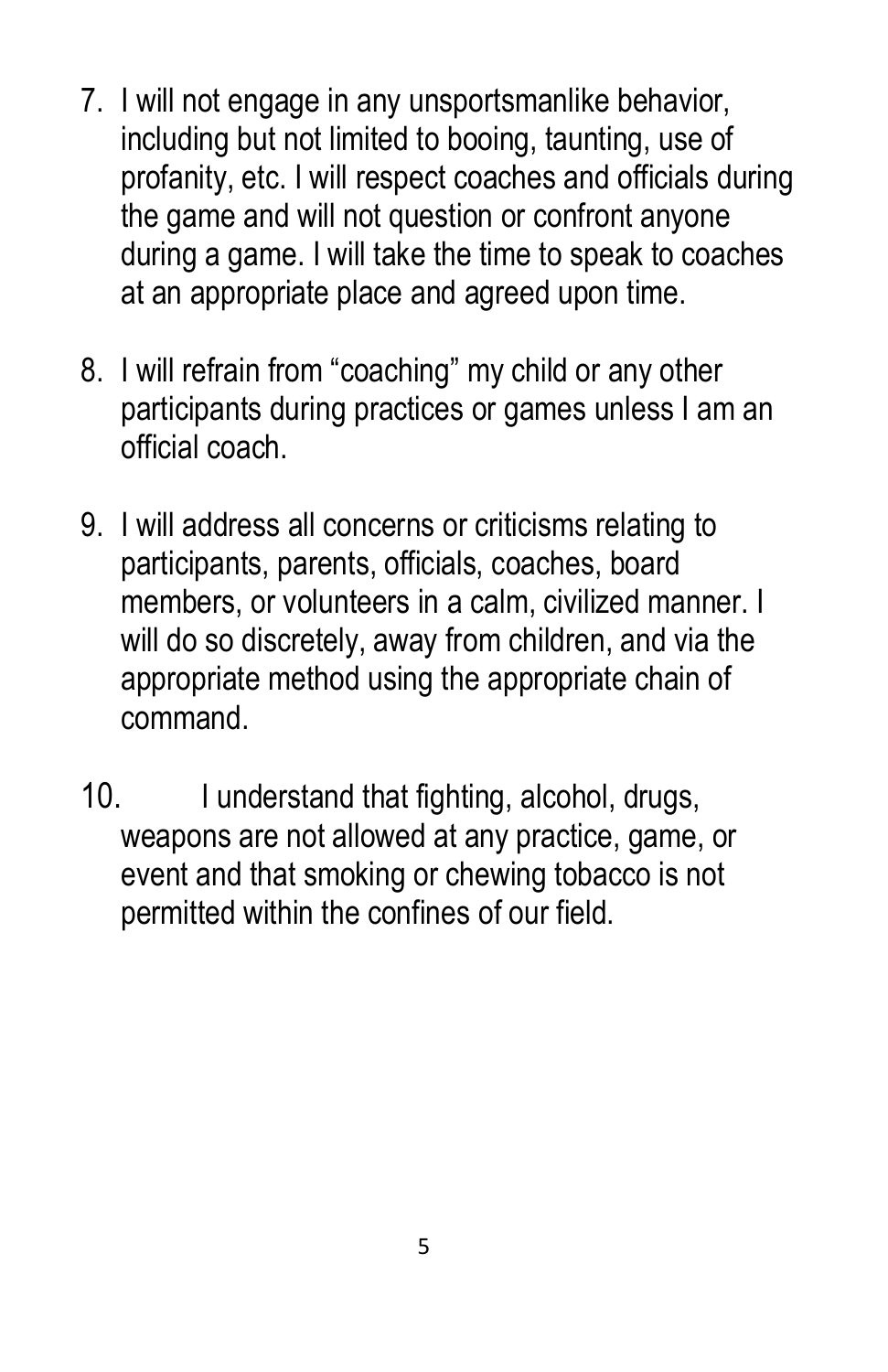## **LACKAWANNA LITTLE LOOP EXECUTIVE OF BOARD OF DIRECTORS**

President Kevin Pagliei Vice President **Larry Lewis** Treasurer Lynn Pagliei Secretary **Toni** Lewis Football Commissioner Rodrick Richardson Asst. Football Commissioners Kevin Pagliei and

Cheerleading Coordinator **Bernadette Powell** Asst. Cheer Coordinator

DeRon Adams

## **BOARD MEMBERS**

Tony Pagliei Sr. Glen Echeverria Jr. Bill Gechell Wade Turner Jr. DeRon Adam **Darrell Glover** Katie Wall Nikki Reed Rodney Randolph Michael Hunt Chris Nicholson Sr. Nick Johnson Michael Sanders **Keith Mobley** Nick Wall Carrie Dilbert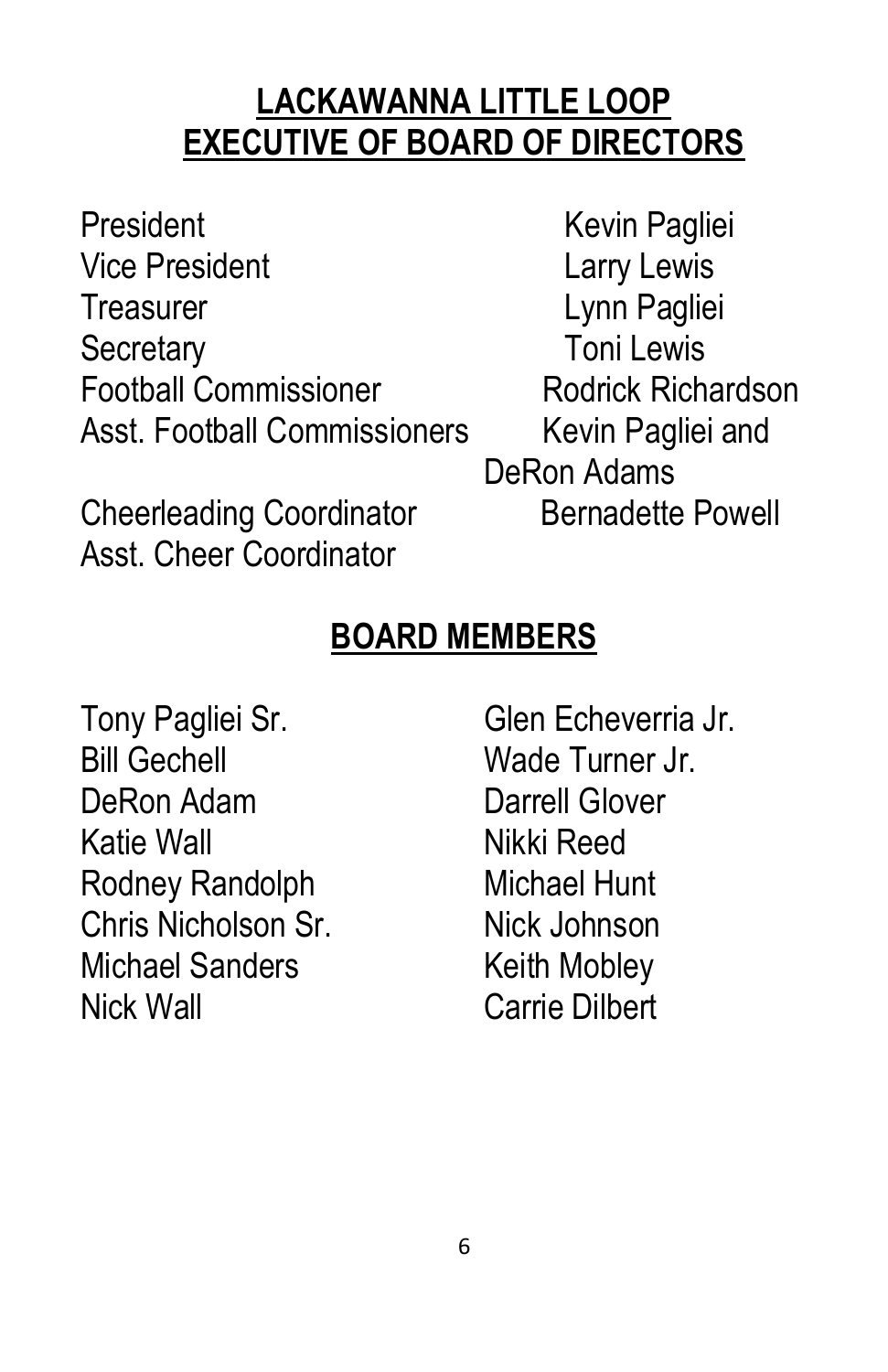## **OUR COACHES**

#### **MUSTANGS:**

FOOTBALL - HEAD COACH – Nick Johnson **Asst. Coaches:** Anthony Mastrocicco, Cameron Smith, Shaquille Brooks, and Ryan Wyttenbach

CHEERLEADING - HEAD COACH – Aaliyah Morris Asst. Coaches: Angelica Kozlowski

#### **RAIDERS:**

FOOTBALL – HEAD COACH - Darrell Glover **Asst. Coaches:** Billy Gechell Sr., Tanner Torres Sr., Terrence Bates, Angel Romero, Chandell Wiggins, Jordan Morris, Jaevon Nelson, Darren Harrison Jr., Michele Bennett, Vanequa Gilbert

CHEERLEADING – HEAD COACH – Chantel Amrozowicz Asst. Coaches: Arielle Jones

#### **BRONCOS**:

FOOTBALL - HEAD COACH - Larry Lewis **Asst. Coaches:** Kevin Ingram, Michael Hunt, Don Mcdue, Doug Prince, T.T. Richardson

CHEERLEADING – HEAD COACH – Bernadette Powell Asst. Coaches:

#### **STEELERS:**

FOOTBALL – HEAD COACH – Kevin Pagliei **Asst. Coaches:** Tony Pagliei Sr., Rodrick Richardson, Terrance Ware, Glen Echeverria Jr., Wade Turner Sr., Glen Echeverria Sr.

CHEERLEADING – HEAD COACH's – Kelsey Kimberlee and Janae Holmes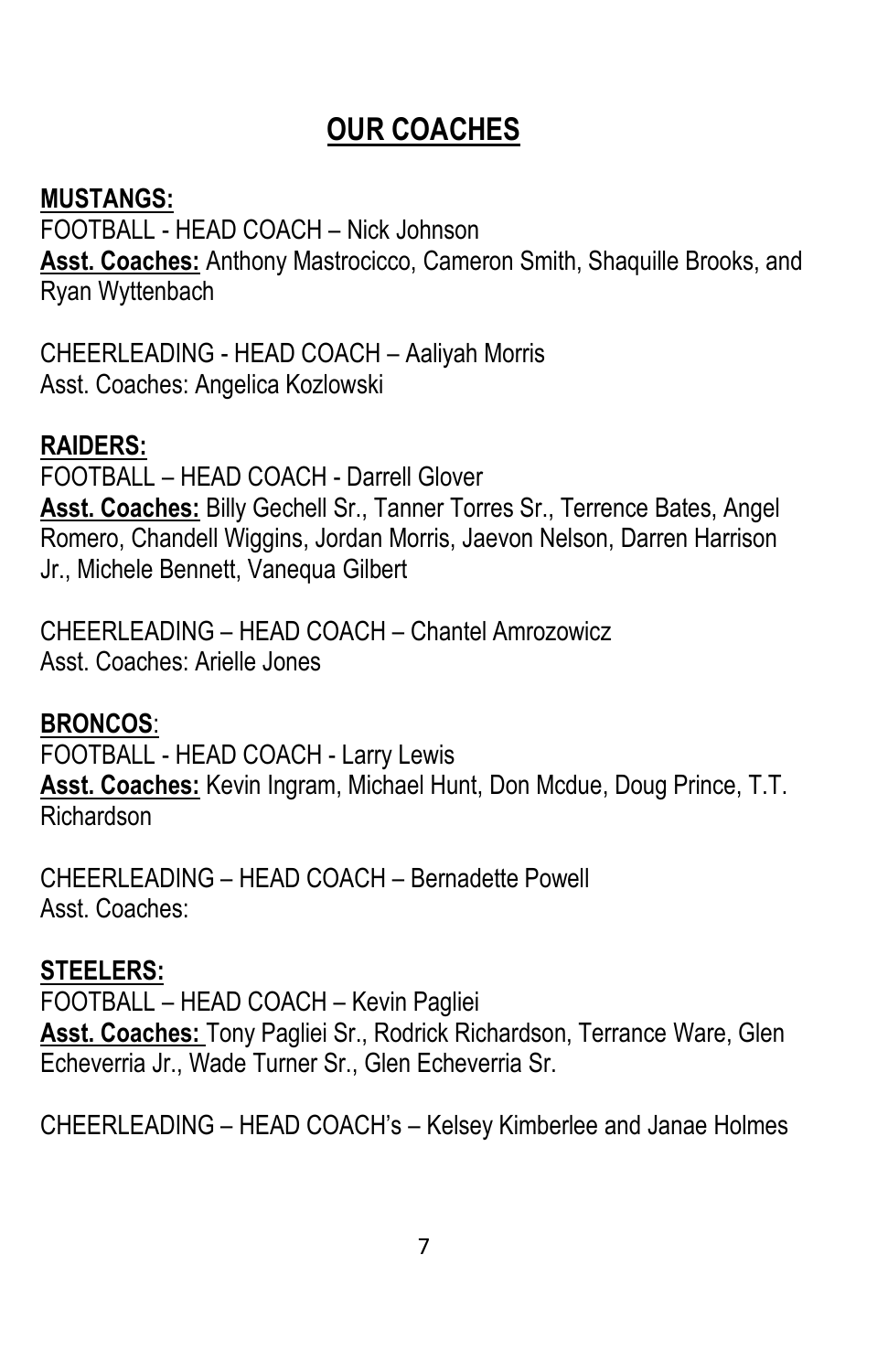# **OUR FIELD**

Our field is located at 1882 Electric Avenue. Our entire field is tobacco free. Please smoke in the designated area OUTSIDE the gate on Electric Avenue. Please help keep our field looking its best by disposing of trash in the appropriate receptacles.

We do not allow pets on the premises!

## **PARKING**

Private parking is available in the lot off Van Wyck Avenue as well as public street parking in the surrounding neighborhood. Please be courteous when parking. Do not block driveways, fire hydrants, or other cars. Lackawanna Little Loop is not responsible for damage or loss of any vehicle or its contents while parked in our lot.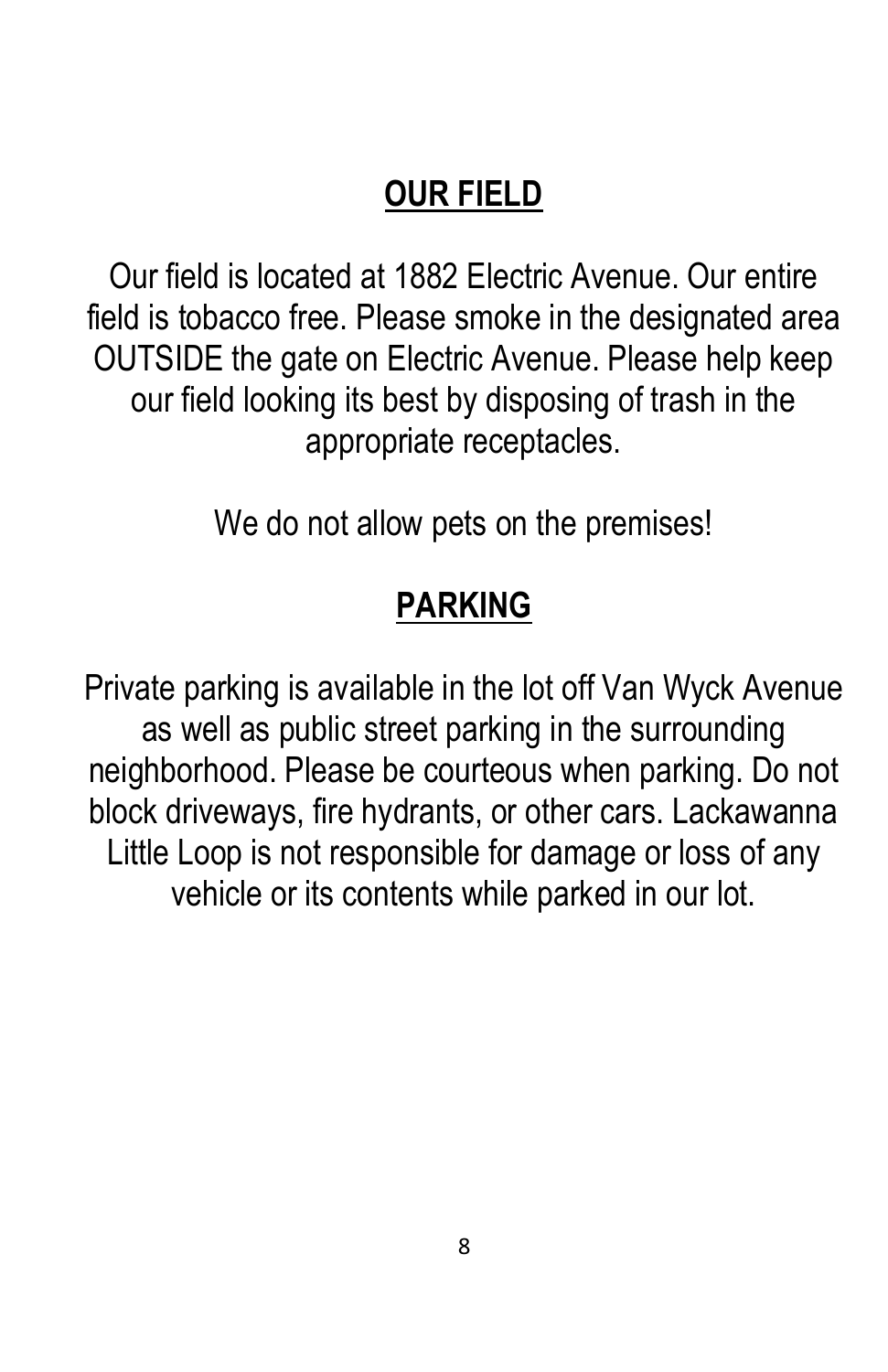## **COMMUNICATION**

Information can be found on our website at [www.LackawannaLittleLoop.com](http://www.lackawannalittleloop.com/) as well as on Facebook by searching Lackawanna Little Loop Football. Head coaches will communicate directly with their team members via the phone number and/or email address provided on the child's registration form, or using the LLL Facebook group and website. Please make sure to keep your contact information up to date.

Should you have questions, comments, or concerns you must first address them with the Head Coach of YOUR CHILD'S TEAM. If you are not able to get an answer or resolution from the coach then you should contact our Football Commissioner for football related concerns or our Cheerleading Coordinator for issues related to cheerleading. If resolution is still not reached then you may contact our President.

### **PRESIDENT**

| Kevin Pagliei                                        | (716) 830-8930   |
|------------------------------------------------------|------------------|
| <b>VICE PRESIDENT</b><br>Larry Lewis                 | (716) 603-4347   |
| <b>FOOTBALL COMMISIONER</b><br>Rodrick Richardson    | $(716)$ 507-6003 |
| <b>CHEER COORDINATOR</b><br><b>Bernadette Powell</b> | (716) 994-2559   |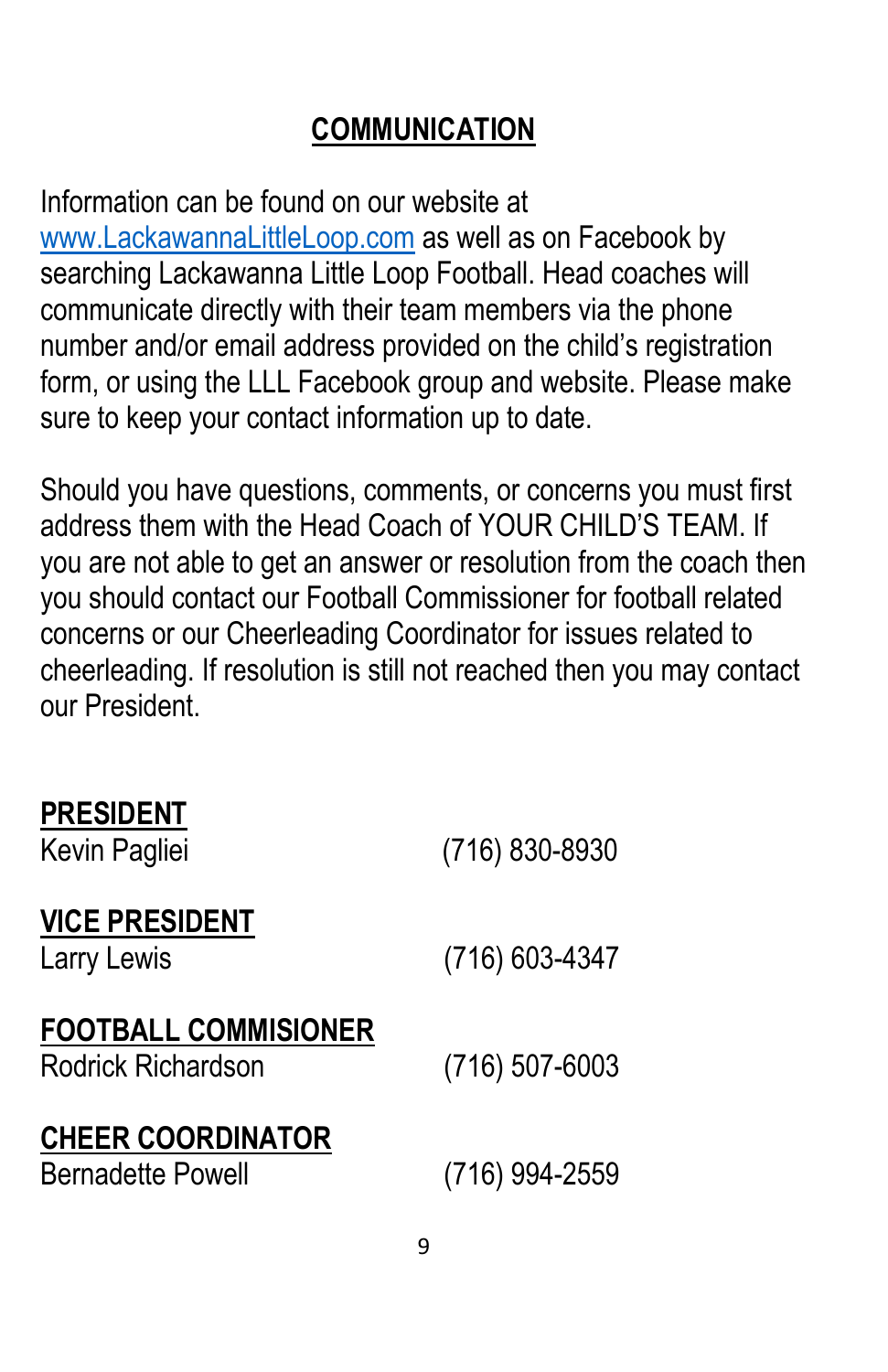# **REGISTRATION & FEES**

Our registration fee is \$100.00 per participant.

A \$30.00 fee will be assessed for any returned checks.

We offer a discount on registration fees for families with three or **more** children participating. Children must be siblings. Please ask for details at the time of registration.

If a participant quits the team on or before August  $15<sup>th</sup> 2021$  a full refund will be made within 30 days. Participants quitting after this date are not eligible for any refund. Any participant who quits the team at ANY point in the season will not be eligible to participate in team activities, receive a trophy or other awards, and will not be given a complimentary participant banquet ticket.

If a participant becomes physically injured or otherwise unable to participate a doctor's note will be required and a partial refund of \$40.00 will be issued within 30 days. However, if a refund is given, the participant will not be eligible to participate in team activities, will not be eligible to receive a trophy or other awards, and will not be given a complimentary participant banquet ticket.

Any participant missing seven consecutive days of practice and/or games without contacting their team's Head Coach will be considered to have quit and will not be eligible for a refund.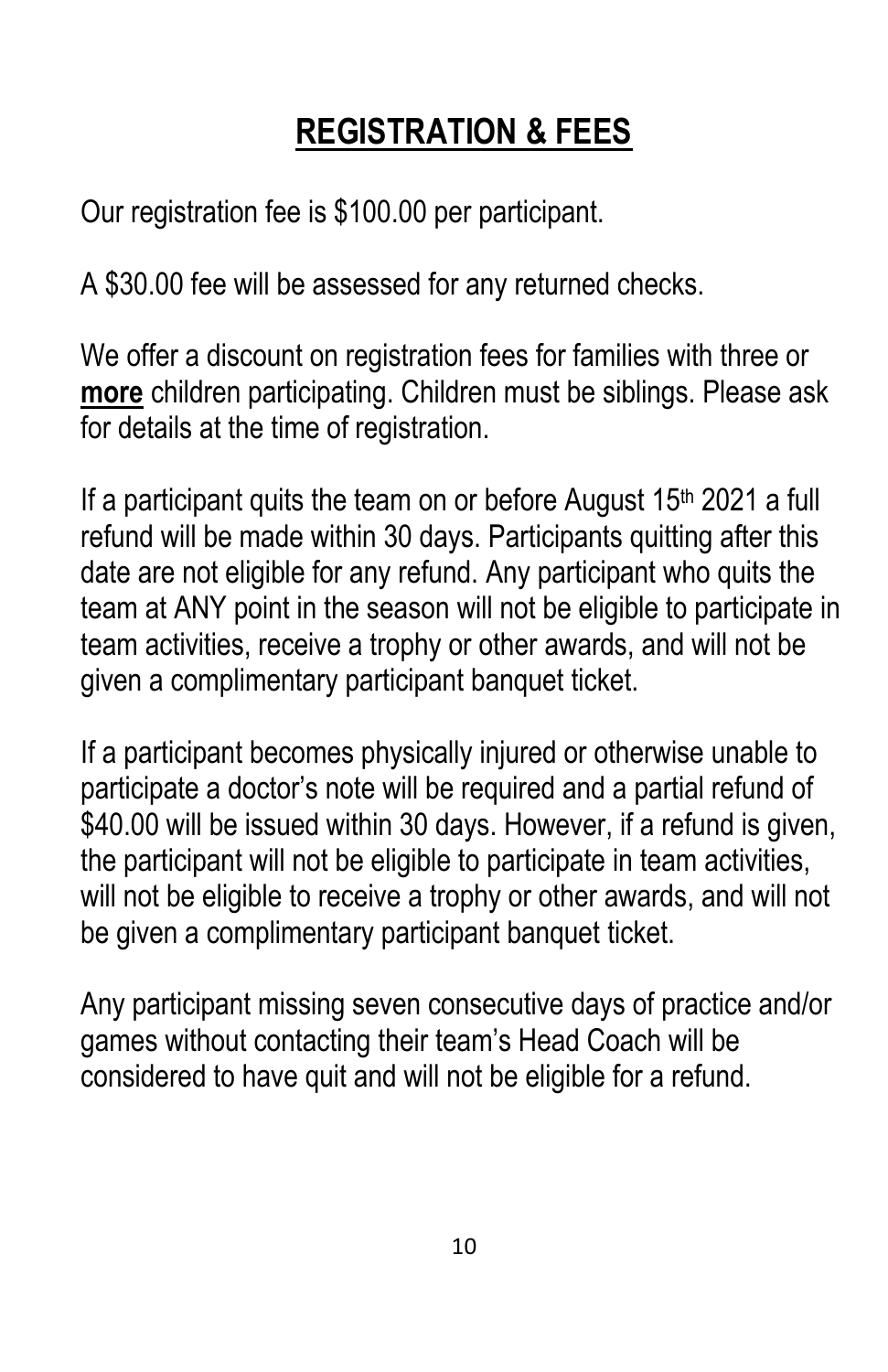# **REQUIREMENTS FOR PARTICIPATION**

All participants are required to provide the following:

- 1. Paid registration fee.
- 2. Proof of birth date in the form of a copy of the original birth certificate. We cannot accept baptismal certificates or any other documentation as proof of age.
- 3. Proof of current physical. Physicals are valid for one year from the date of the physical. Any physical expiring during the season will need to be updated at that time or the participant will become ineligible to participate.
- 4. Registration form and LLL participation agreement signed by a parent or legal guardian. Online Registration also counts and is good.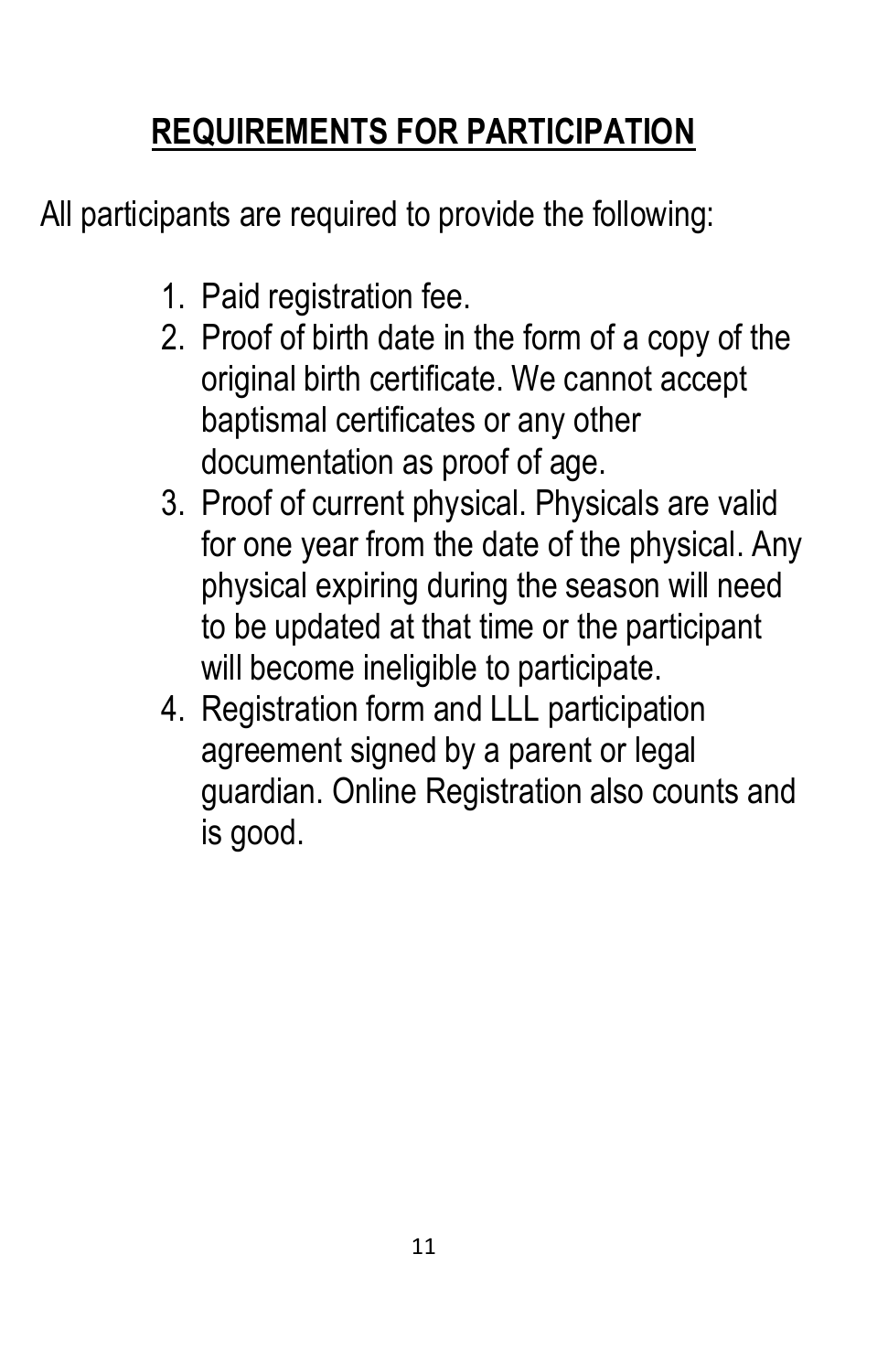# **FUNDRAISING**

Lackawanna Little Loop is proud to offer the lowest registration fee in our area. We are able to do so thanks to our aggressive fundraising efforts. Your continued effort and support are vital. The following fundraisers will be taking place this season:

- 1. LLL Hall of Fame/Night of Champions Event \*This event is held at the end of April.
- 2. Festival Beer Tent \*This is the Lackawanna Festival held in July.
- 3. Chicken BBQ \*This event is normally held in September.
- 4. End of the Year Bear Blast Party \* This event is normally held at the end of November.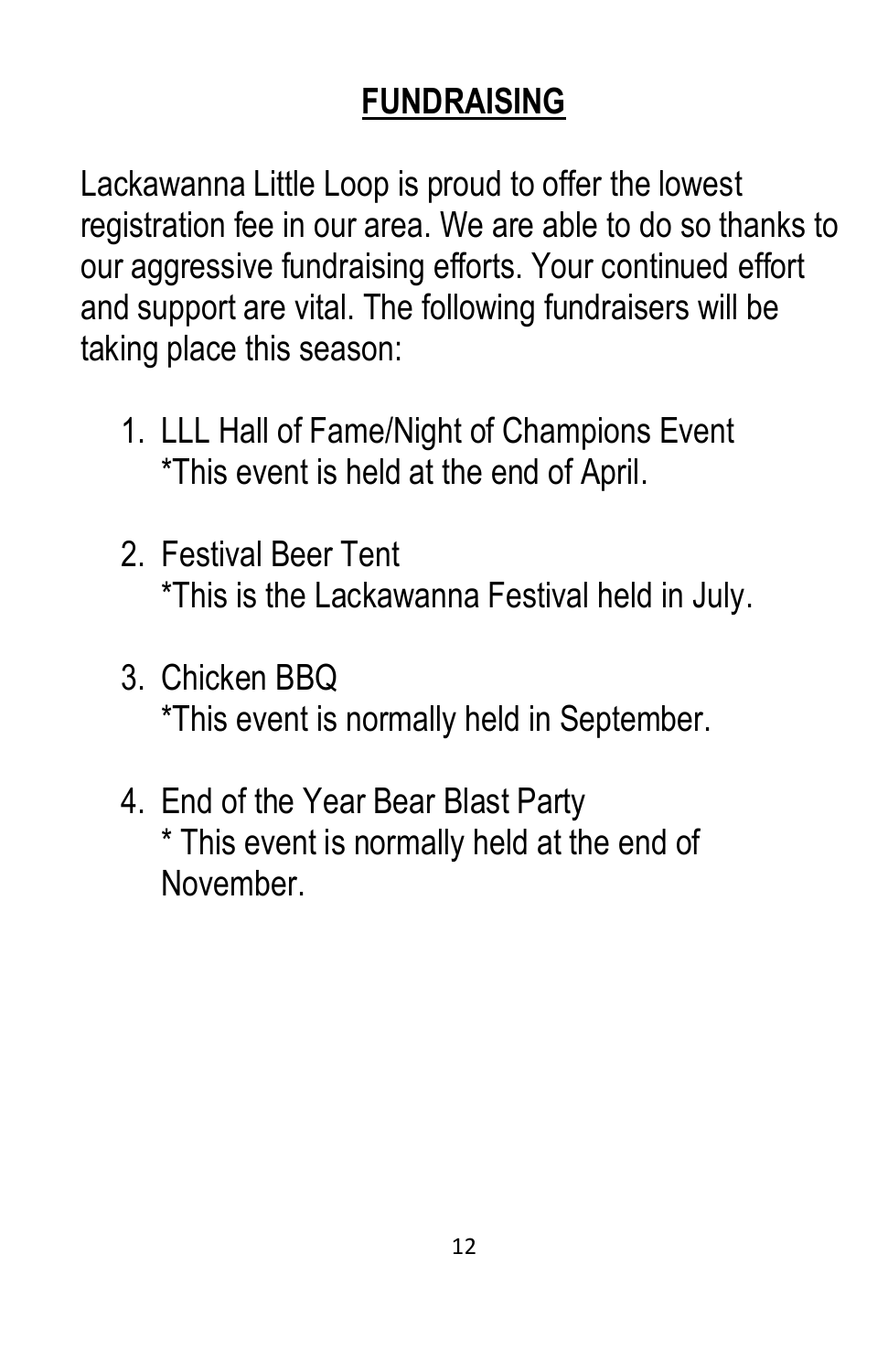## **VOLUNTEERING**

*"No one can do everything but everyone can do something." – Max Lucado*

# **We welcome parent volunteers!**

Sign-up sheets for various volunteer opportunities are available at the concession stand or you may see your child's coach or a member of our Board of Directors to find out how you can volunteer your time to help the children of this organization.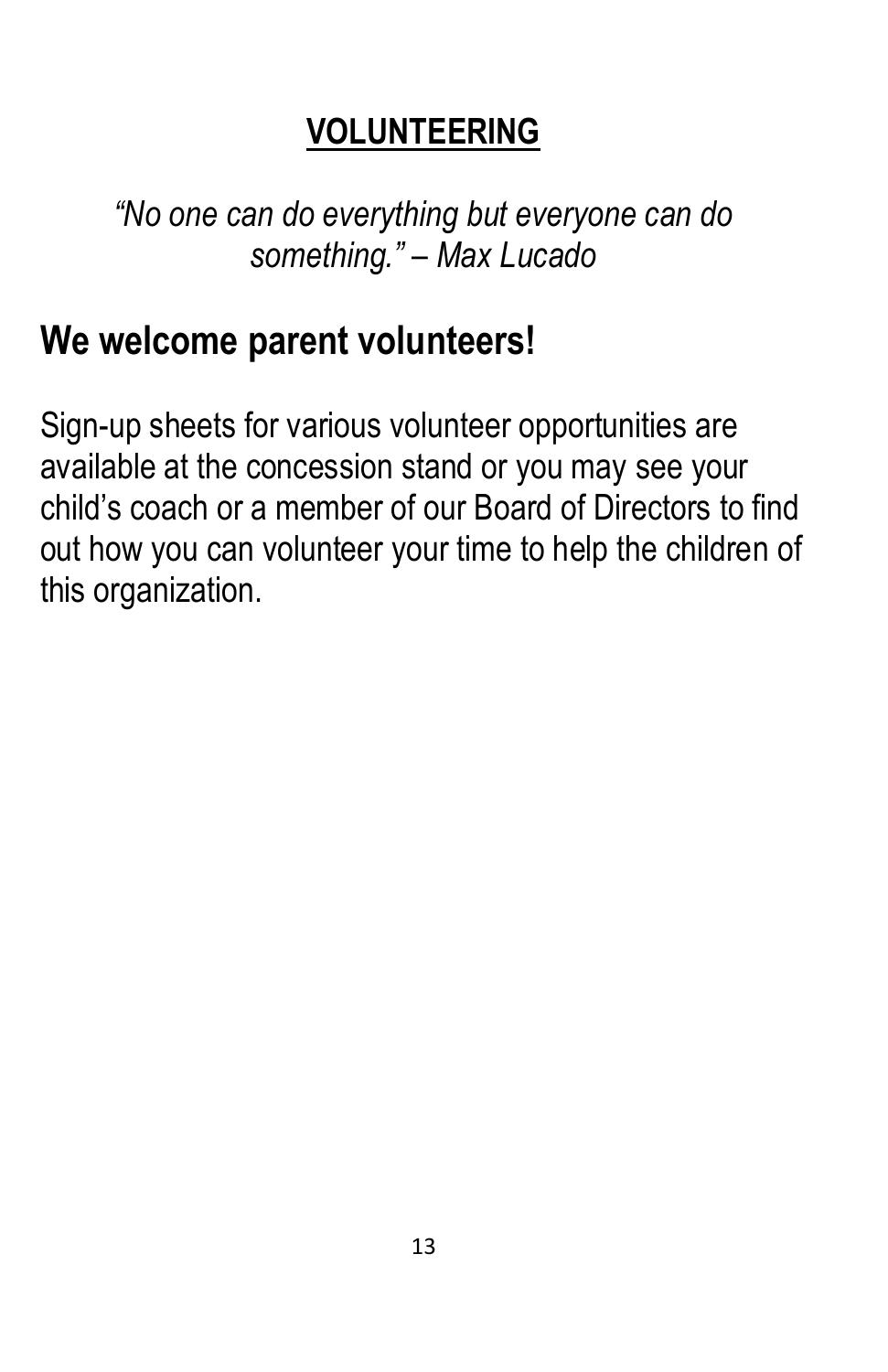# **UNIFORMS & EQUIPMENT**

Uniforms and equipment are the property of Lackawanna Little Loop. They must be maintained appropriately or you may be subject to fees as outlined in your uniform contract. All equipment must be returned at the end of the season clean, in the condition it was issued, and in a timely manner. Uniforms returned dirty will be subject to a cleaning fee of \$15.00 No banquet ticket will be issued to any player who has not turned in all equipment and uniform pieces or who has unpaid fees associated with uniforms/equipment.

No uniforms or equipment will be issued to any participant until all registration requirements are satisfied and registration fees are PAID IN FULL.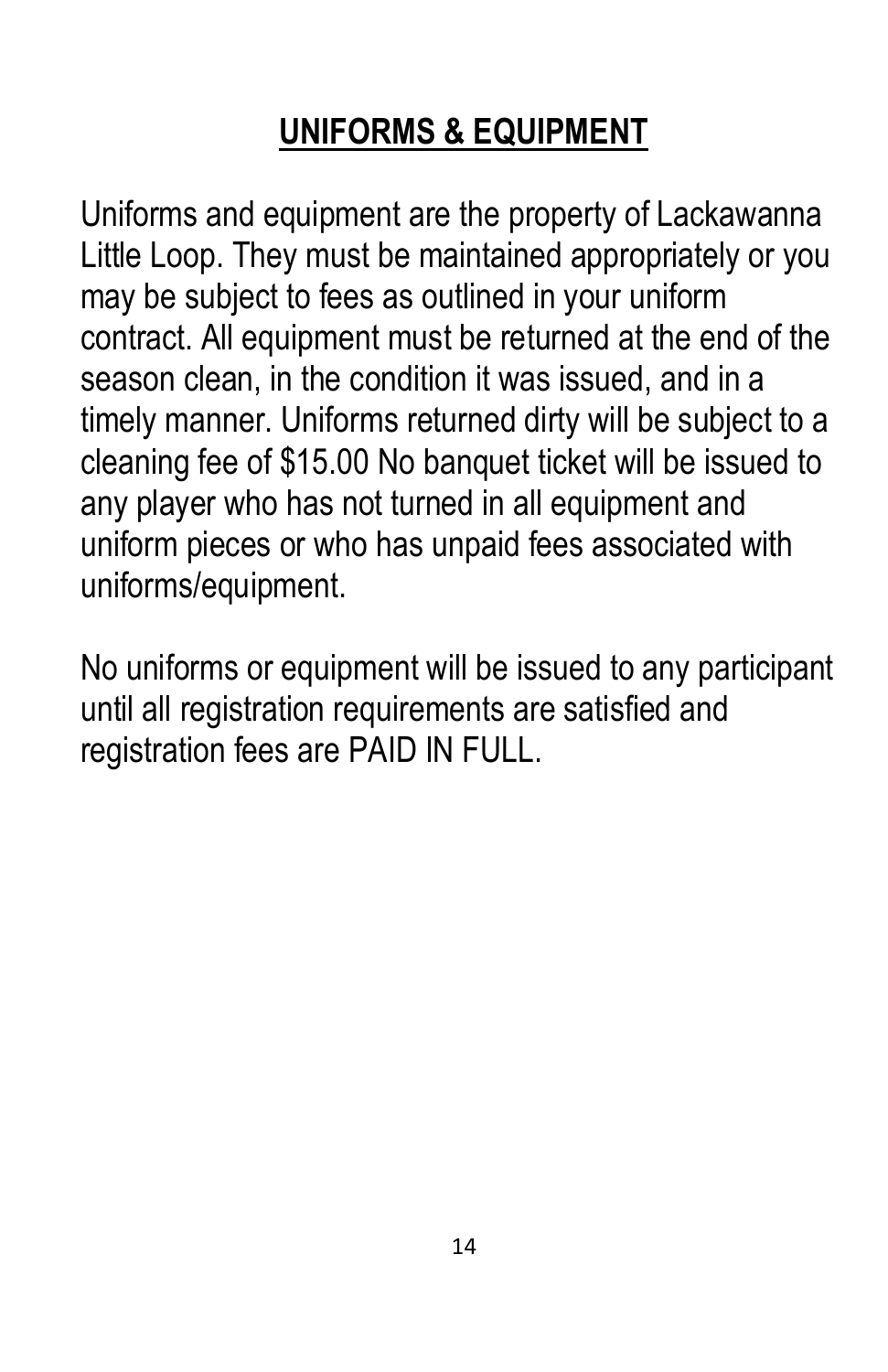## Registration fees include use of the following equipment:

## **FOOTBALL:**

1 game jersey 1 game pants 1 practice pants 1 practice jersey 1 helmet & chin strap 1 set of Shoulder pads & mouthpiece 1 set of knee pads

## **CHEERLEADING:**

- 1 cheer skirt 1 cheer shell
- 1 warm up outfit

## **Parents are expected to purchase the following items:**

## **FOOTBALL:**

1 pair of cleats 1 protective cup 1 girdle

## **CHEERLEADING:**

**(**See Bernadette) 1 pair of cheer sneakers 1 Cheer Package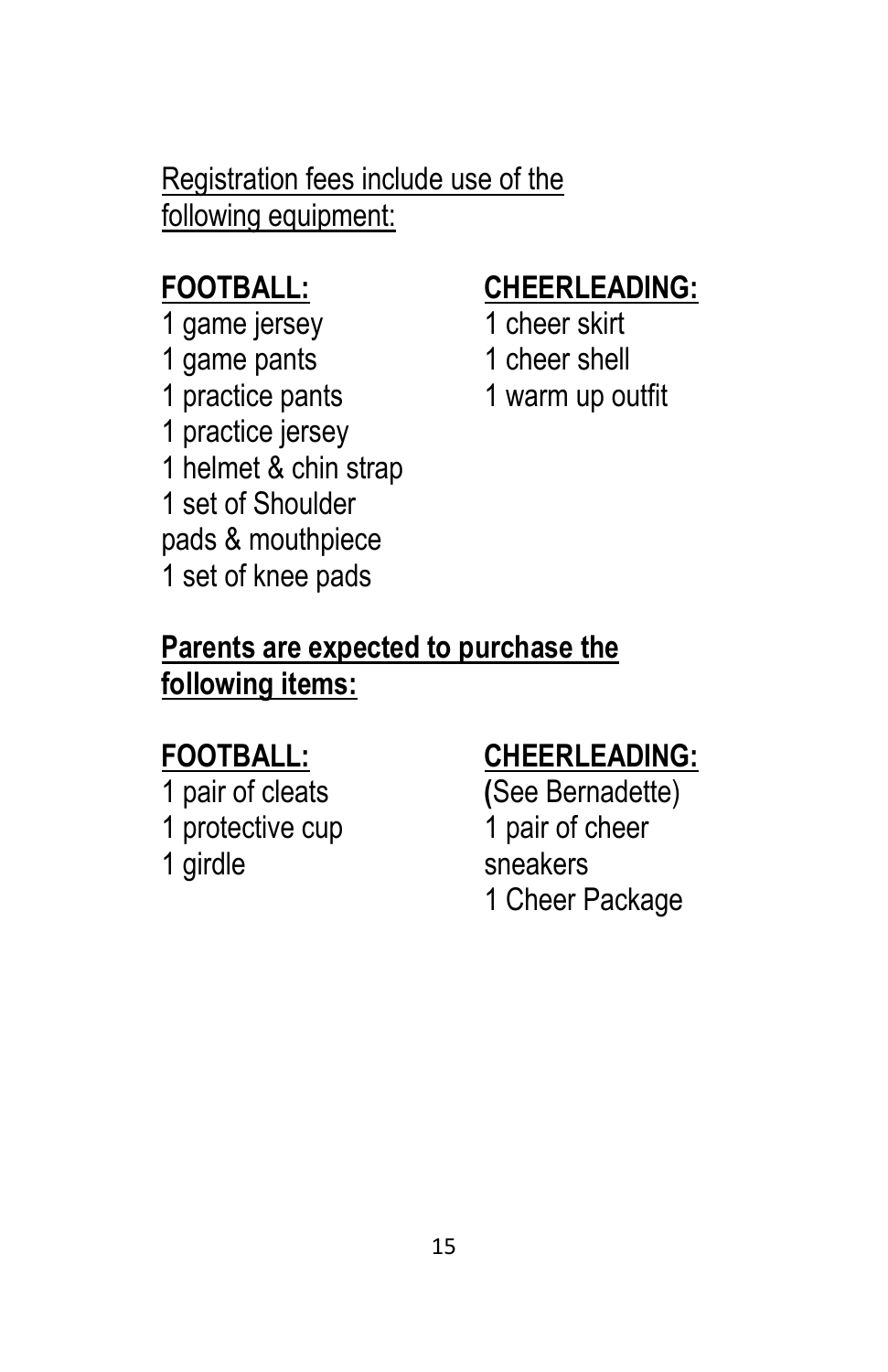# **PRACTICES**

All Football teams start practice the First Monday in August!

The first 2 weeks of the season: Monday – Friday, 6-8pm.

Starting on the 3rd week of the season we practice: Tuesday – Friday, 6-8pm. Games are on Saturday, then Off on Sunday's and Monday's!

Cheerleading schedules are different and will be posted on our Facebook Page and our Website.

Always check our website [www.LackawannaLittleLoop.com](http://www.lackawannalittleloop.com/) for everything!

Participants are expected to arrive ON TIME and prepared to participate. Parents should arrive no later than 10 minutes prior to the end of the scheduled practice. Please make sure that you are physically present at the end of each practice to hear important announcements and updates. It is not the responsibility of the coach to find you to relay information. Children are required to be released TO AN ADULT unless we have a signed waiver stating we may release them to walk home.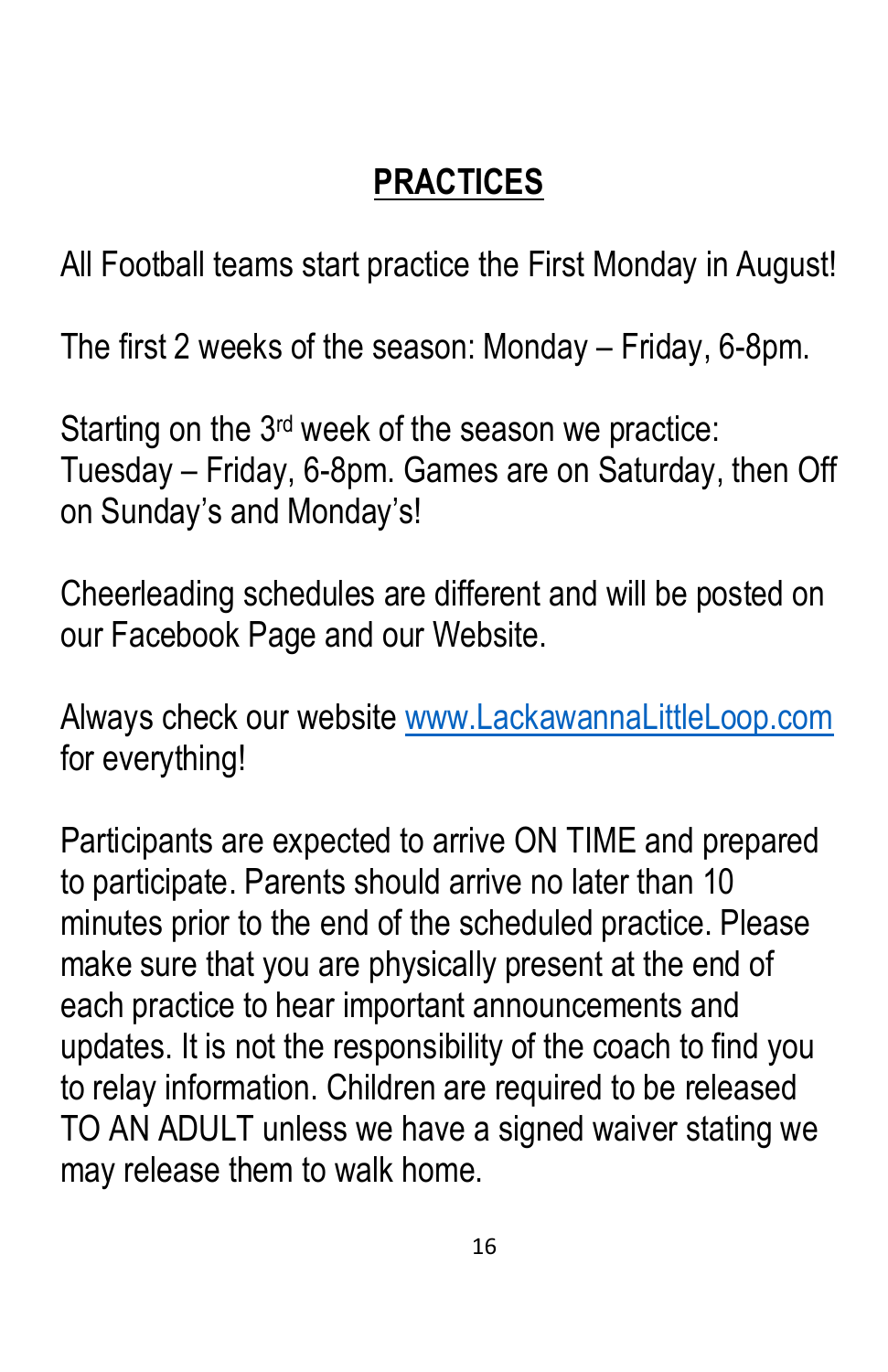## **GAMES**

Games are held on Saturdays. The schedule can be found on our website [www.LackawannaLittleLoop.com](http://www.lackawannalittleloop.com/) as well as our Facebook page.

Below is a list of the organizations we play and their locations. For directions to these locations please use Google Maps or a GPS device.

#### **BOSTON**

8500 Boston State Rd, Boston NY 14025

#### **HAMBURG**

Frontier High School Hamburg NY 14075

#### **GOWANDA**

10674 Prospect St, Gowanda NY 14070

#### **LAKE SHORE**

1000 Brant Farnham Rd, Irving NY 14081

#### **NCAAA**

1 Nagel Dr., Cheektowaga NY 14225

#### **SOUTH BUFFALO**

Hillery Park, Buffalo NY 14210

#### **WEST SENECA**

4620 Seneca St, West Seneca NY 14224

#### **NIAGRA FALLS**

Packard Court, Niagara Falls, N.Y. 14301

#### **KAT – Kenmore & Tonawanda**

Sparky Adams Field 1299 Parker Blvd. Buffalo N.Y. 14223

#### **Lackawanna**

1882 Electric Ave. Lackawanna N.Y. 14218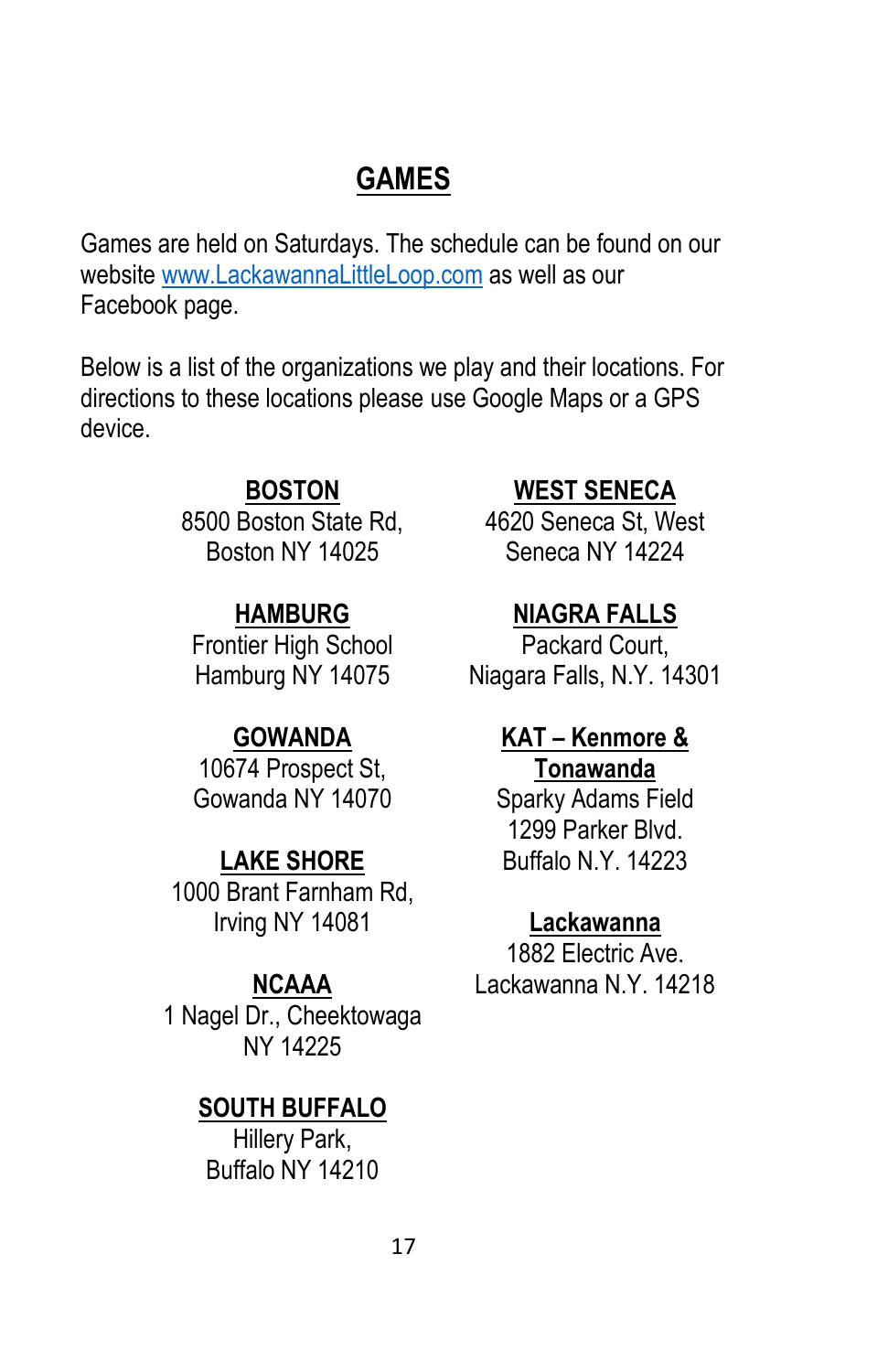## **END OF YEAR BANQUET**

We celebrate the accomplishments of your child and their teammates with a banquet for participants and their families at the conclusion of the season. All participants receive a trophy and there are special awards given as well. This is an important day for your child. We encourage parents to make every effort to attend and strive to make that more feasible by giving every participant who completes the season a complimentary ticket to attend. Once all equipment is returned and there is no monetary balance owed on your child's account you will be issued their participant ticket. Parents are responsible for purchasing their own tickets. You may prepay for your banquet tickets at any time during the season or you may purchase them at equipment turn in. **There are NO ticket sales at the door. No exceptions!!!**